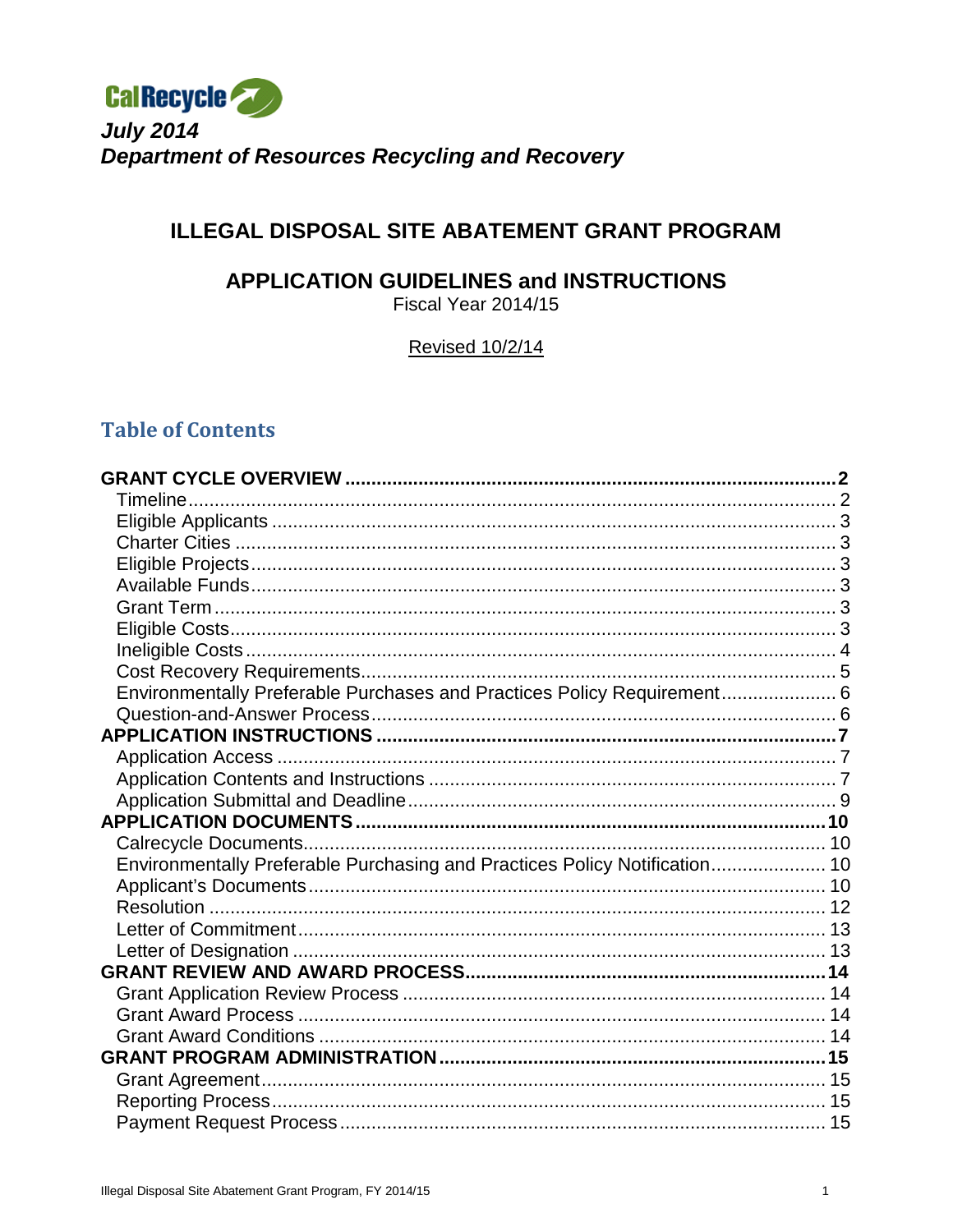# **GRANT CYCLE OVERVIEW**

<span id="page-1-0"></span>This resource document provides applicants with instructions to access and complete the application online and information about grant administration. The application can be accessed on [Grant Management System \(GMS\)](http://www.calrecycle.ca.gov/Grants/GMS/default.htm) webpage. (http://www.calrecycle.ca.gov/Grants/GMS/default.htm)

The Department of Resources Recycling and Recovery (CalRecycle) offers the Illegal Disposal Site Abatement Grant Program pursuant to Section 48020 of the Public Resources Code (PRC). The purpose of the grant is to clean up solid waste sites and solid waste at co-disposal sites where the responsible party either cannot be identified or is unwilling or unable to pay for timely remediation and where cleanup is needed to protect public health and safety and/or the environment. Widespread illegal dumping of solid waste adversely impacts Californians in many ways. Properties on which illegal dumping occurs lose economic value; create public health and safety and environmental problems; and degrade the enjoyment and pride in the affected communities. Abandoned, idled, or underutilized properties due to unauthorized dumping impact what were once the sources of economic benefits to a community. Many such properties have been abandoned or have owners who are unable or unwilling to pay the costs of cleanup.

| <b>Date</b>                                              | <b>Activity</b>                                                                                                                                                                                                                                                                                                                                                                    |
|----------------------------------------------------------|------------------------------------------------------------------------------------------------------------------------------------------------------------------------------------------------------------------------------------------------------------------------------------------------------------------------------------------------------------------------------------|
| July 17, 2014<br>September 17, 2014<br>December 17, 2014 | <b>Question and Answer Period</b><br>Questions may be submitted from application release date<br>to this date<br>• Questions must be submitted by email                                                                                                                                                                                                                            |
| July 24, 2014<br>October 1, 2014<br>January 6, 2015      | • All answers will be posted (tentative)                                                                                                                                                                                                                                                                                                                                           |
| August 5, 2014<br>November 5, 2014<br>February 4, 2015   | <b>Application Due Date</b><br>• Applications must be submitted in GMS by 11:59 p.m. on<br>this date<br>• Customer service will be available until 4:00 p.m. on this<br>date                                                                                                                                                                                                       |
| September 4, 2014<br>December 4, 2014<br>March 4, 2015   | <b>Secondary Due Date</b><br>• If Resolution not submitted with the application: The<br>approved Resolution must be uploaded in GMS by this<br>date<br>• If the applicant does not have an Environmentally<br>Preferable Purchasing and Practices (EPPP) Policy at time<br>of application: An EPPP Policy must be adopted and<br>Notification must be uploaded in GMS by this date |

<span id="page-1-1"></span>**TIMELINE FOR ILLEGAL DISPOSAL SITE ABATEMENT GRANT PROGRAM**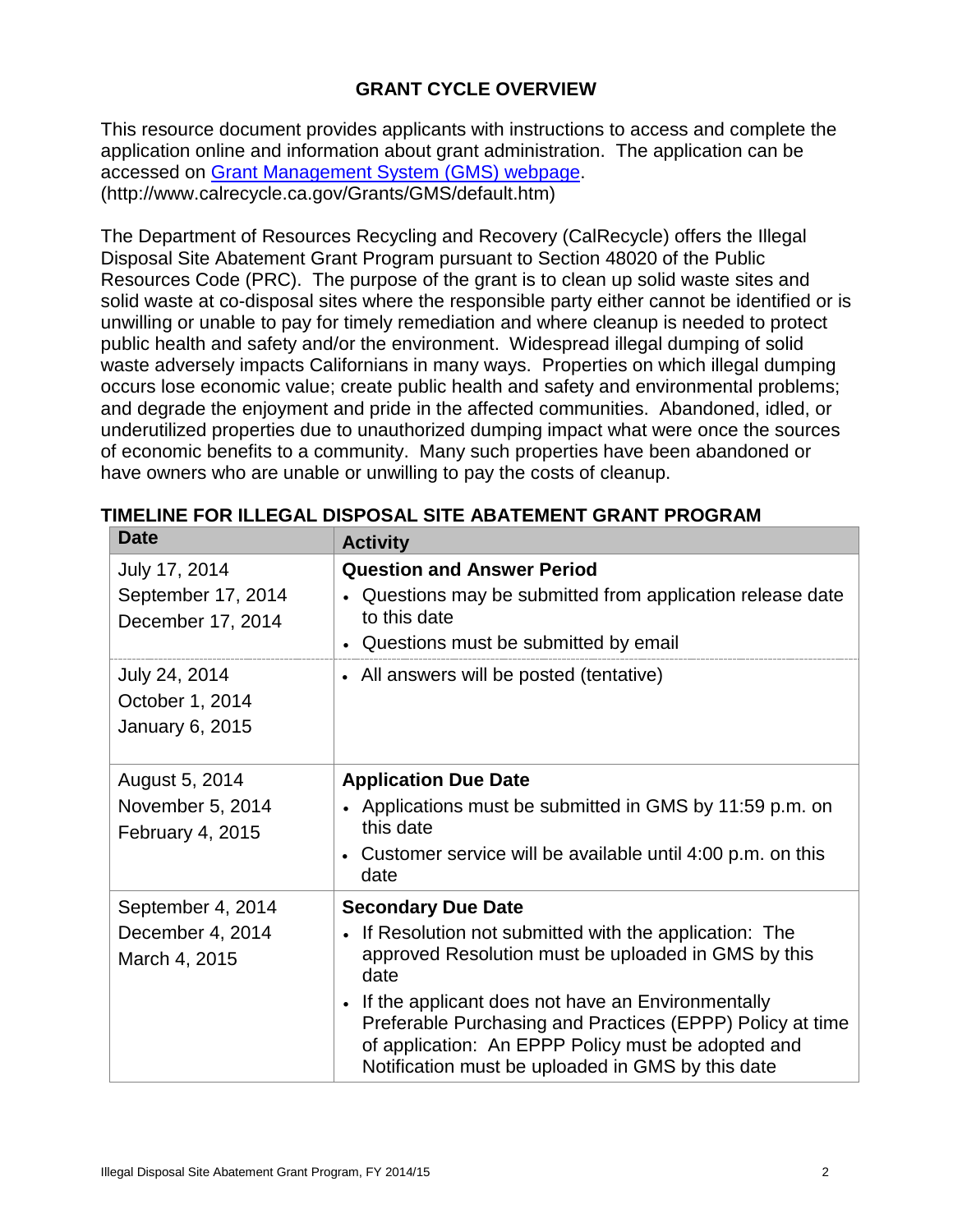| October 2014                      | <b>Grants Awarded</b>                                                                                                          |
|-----------------------------------|--------------------------------------------------------------------------------------------------------------------------------|
| January 2015<br><b>April 2015</b> | CalRecycle considers funding recommendations, and if<br>approved, conditionally awards grants during this month<br>(tentative) |
| June 30, 2017                     | <b>Grant Term</b>                                                                                                              |
|                                   | Notice to Proceed to this date                                                                                                 |
| June 30, 2017                     | <b>Final Progress Report, final Payment Request and</b><br>request for 10 percent withhold deadline                            |

# <span id="page-2-0"></span>**ELIGIBLE APPLICANTS**

Grants are available to public entities, including counties, cities, districts, and state agencies.

### <span id="page-2-1"></span>**CHARTER CITIES**

California Labor Code section 1782 prohibits a charter city from receiving state funding or financial assistance for construction projects if that charter city does not comply with Labor Code sections 1770-1782. If any applicants or participating jurisdictions are charter cities or joint powers authorities that include charter cities, the lead applicant must certify that Labor Code section 1782 does not prohibit any included charter city from receiving state funds for the project described in this application. If it is determined after award that a participating jurisdiction is a charter city prohibited from receiving state funds for this grant project, the grant will be terminated and any disbursed grant funds shall be returned to CalRecycle.

### <span id="page-2-2"></span>**ELIGIBLE PROJECTS**

Solid waste cleanup project sites where cleanup is needed to protect public health and safety and/or the environment within the applicant's jurisdiction.

### <span id="page-2-3"></span>**AVAILABLE FUNDS**

- A total of \$ \$1,000,000 is available for this grant cycle, FY 2014/15, subject to funding availability.
- \$500,000 is the maximum available for individual grant awards.

### <span id="page-2-4"></span>**GRANT TERM**

The Grant Term begins on the date indicated in the Notice to Proceed. The Grant Term ends on June 30, 2017. This is also the date the Final Report and final Payment Request are due to CalRecycle.

Grant-eligible program expenditures may start no earlier than the date indicated in the Notice to Proceed. Eligible program costs must be incurred no later than April 1, 2017.

### **Costs incurred to prepare the Final Progress Report and final Payment Request are only eligible for reimbursement during the Grant Term.**

# <span id="page-2-5"></span>**ELIGIBLE COSTS**

Eligible costs may be incurred only during the Grant Term, which starts on the date indicated in the Notice to Proceed from CalRecycle and ends on May 15, 2017.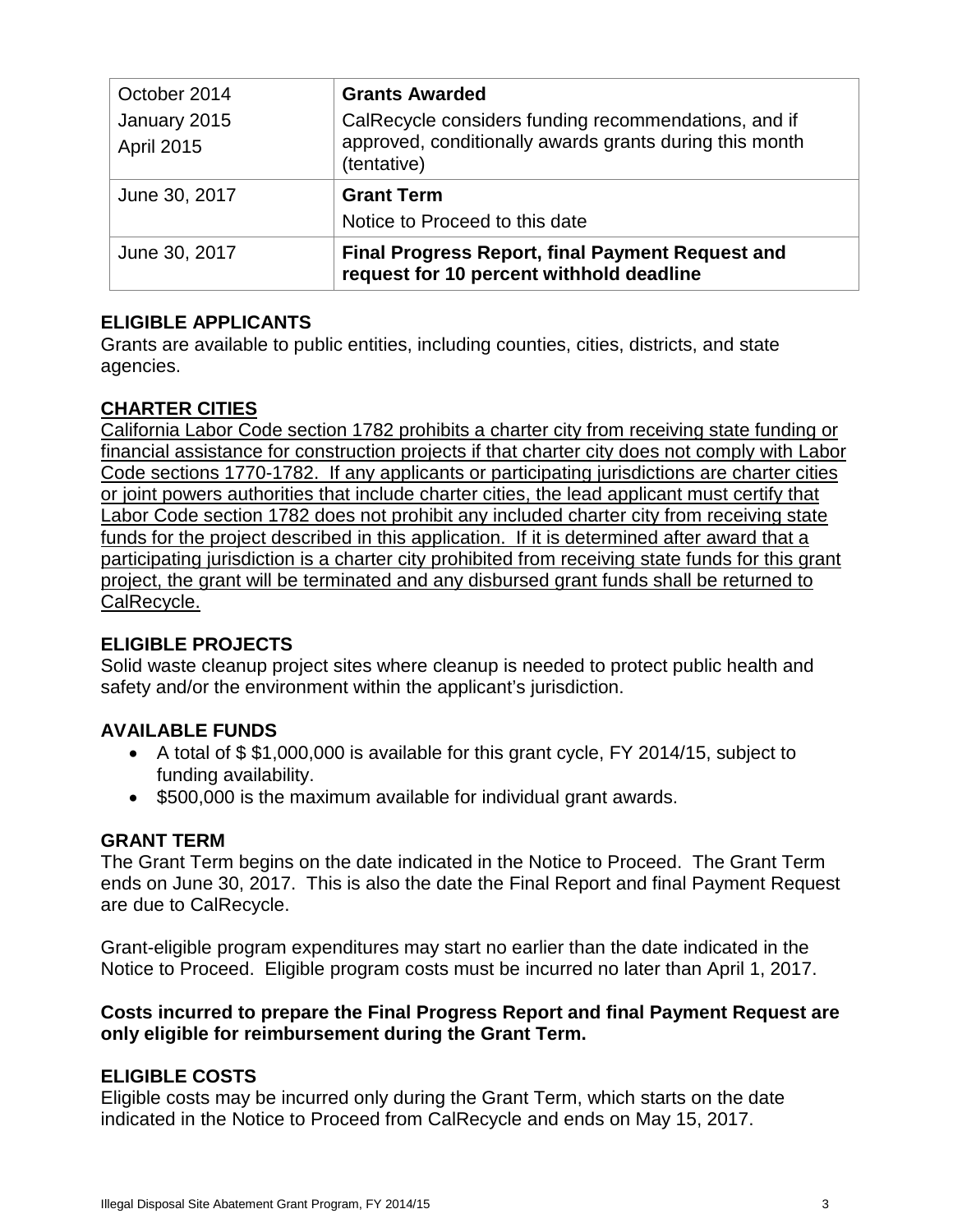Eligible costs include, but are not limited to:

- Waste removal and disposal.
- Security measures such as fences, barriers, and warning signs.
- Measures to prevent recurring illegal dumping at the remediated sites. These prevention measures are limited to no more than 25 percent of the overall grant amount.
- Site grading and drainage controls to minimize erosion.
- Slope and foundation stabilization.
- Excavation, consolidation, and capping of waste areas.
- Installation of landfill gas and leachate control systems.
- Field and laboratory testing.
- Health and safety measures required for eligible project work.

See "*Grant Term*" for additional information.

# <span id="page-3-0"></span>**INELIGIBLE COSTS**

Ineligible costs include, but are not limited to:

- Costs incurred prior to receipt of the Notice to Proceed letter or after May 15, 2017.
- Expenses for services rendered or goods purchased prior to the date indicated on the Notice to Proceed, or any expenses incurred after the end of the Grant Term.
- Overhead or indirect costs (unless pre-approved in writing by the Grant Manager, but in no event an amount in excess of 10 percent of the amount approved for reimbursement).
- Costs explicitly for the profit of the grantee.
- Bonus payments for early completion of grant project or any phase of the grant project.
- Any portion of a program currently covered or incurred under another CalRecycle contract, loan, grant or grant cycle.
- Overtime costs (except for local government staffing during specially scheduled evening or weekend events that have been pre-approved in writing by the Grant Manager when law or labor contracts REQUIRE overtime compensation or when such staffing and/or costs are pre-approved in writing by the Grant Manager).
- Cellular phones, personal digital assistants, personal electronic devices, pagers, and similar electronic and telecommunications devices.
- Programs that are not cost effective, as determined by the Grant Manager.
- Travel and per diem expenses (unless pre-approved in writing by the Grant Manager). (See Terms and Conditions -Exhibit A), subsection (e) under Payment).
- Any food or beverages (e.g. as part of meetings, workshops, training, events, etc.).
- Equipment or other materials that are not predominantly used to implement the approved project.
- Staff training that is not directly related to the implementation of the approved project.
- Interest charges or other payments on bonds or indebtedness required to finance the project.
- Any personnel costs incurred as a result of time an employee assigned to the project funded by the grant does not actually work on the project (e.g. use of accrued vacation, sick leave, etc.).
- Costs connected with contractor claims/liens against the grantee.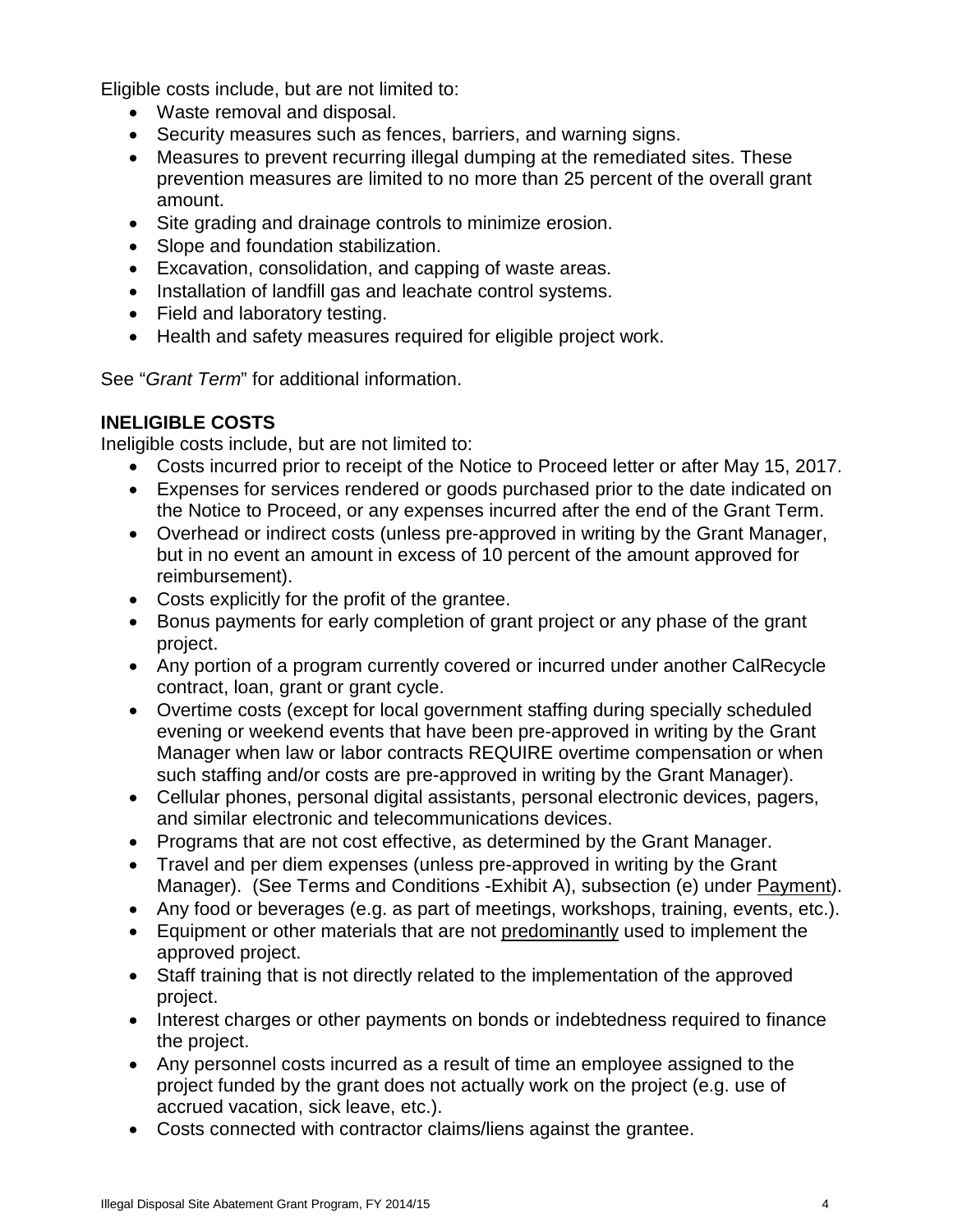- Fines or penalties due to violation of federal, state or local laws, ordinances, or regulations.
- Permit, inspection and use fees.
- Closure activities as defined in 27 CCR § 20164.
- Ground water remediation.
- Operation and maintenance of monitoring systems.
- Post closure maintenance activities.
- Preparation of closure and/or post closure maintenance plans.
- Improvements to property for post closure land uses.
- Removal, abatement, and cleanup or otherwise handling of only hazardous substances as defined in the Comprehensive Environmental Response, Compensation, and Liability Act of 1980 [42 U.S.C.§ 9601(14)] not co-disposed with nonhazardous solid waste.
- Any other costs not deemed reasonable or related to the purpose of the grant by the Grant Manager.

# <span id="page-4-0"></span>**COST RECOVERY REQUIREMENTS**

PRC section 48023 directs CalRecycle to seek reimbursement for monies expended under the program to the extent possible. Expended funds may be recoverable by CalRecycle from the property owners and other responsible parties in a civil action brought by CalRecycle [PRC section 48023(c)] and/or by imposing a lien upon the real property owned by the property owners that is subject to the remedial action [PRC section 48023.5(a)]. Under the program cost recovery policy, CalRecycle may decide not to pursue cost recovery based on factors including, but not limited to:

- Publicly owned sites maintained for public benefit and use.
- The owner did not cause the disposal of waste.
- The owner will not gain a benefit due to condition of property.
- The value of property significantly less than cost of cleanup.
- Hardship to the property owner.
- No responsible party.

Applicants are advised that cost recovery must be addressed as part of the **Goals and Objectives** section of the Narrative Proposal document.

Applicants cleaning up public property for the public benefit where no responsible party can be identified may request a waiver of cost recovery. Examples of types of projects where CalRecycle elected to waive cost recovery include cleanup of sites on public rightsof-way, public parks, public lands, and other sites owned by public entities for the benefit of and use by the public.

<span id="page-4-1"></span>Applicants not requesting a waiver must address cost recovery, either through their own mechanisms on behalf of CalRecycle, or by assisting CalRecycle in pursuing cost recovery through its own statutorily authorized mechanisms. See the cost recovery instructions in the Goals and Objectives Section of the application for additional information.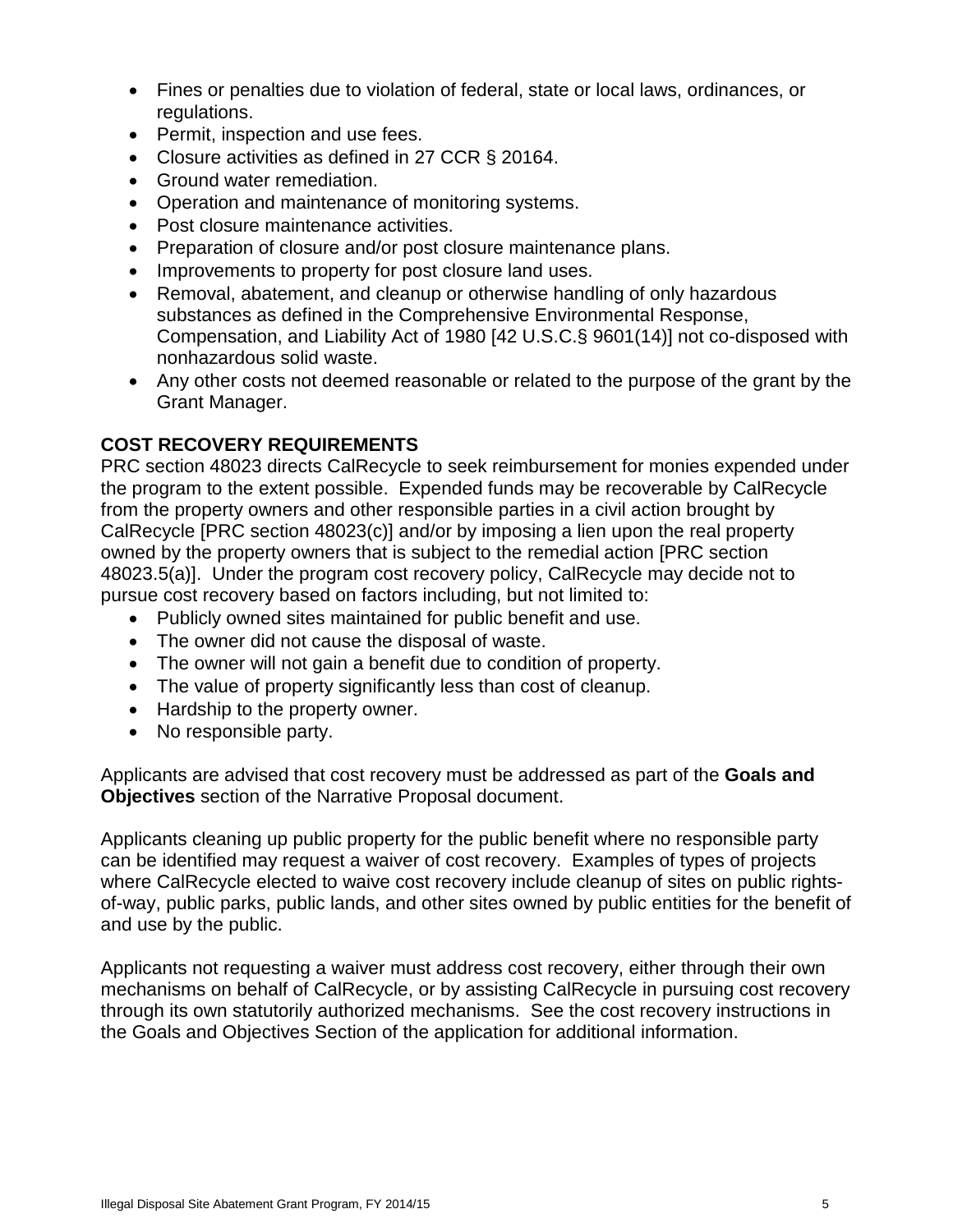# **ENVIRONMENTALLY PREFERABLE PURCHASES AND PRACTICES POLICY REQUIREMENT**

Consistent with CalRecycle's core values, all applicants are required to develop, adopt, and implement an EPPP Policy for their organizations. Applicants who have an EPPP Policy in place prior to submitting their application must certify to this fact on the Application Certification. Applicants that do not have an EPPP Policy must adopt one by the secondary due date or the application will be disqualified.

To see concepts/policies that CalRecycle encourages organizations to include in their EPPP Policies, open the EPPP Information document located in the Resource Document section on the Summary tab of the grant application.

#### <span id="page-5-0"></span>**QUESTION-AND-ANSWER PROCESS**

Questions regarding the application and its requirements must be in writing and emailed to [Steve.SantaCroce@CalRecycle.ca.gov.](http://www.calrecycle.ca.gov/StaffDirectory/Employee/1000510) Questions must be received by the date identified in the Timeline for the specific cycle or they will not be accepted.

Periodically during the Question and Answer (Q&A) period, Q&As will be posted on the Q&As website. The Q&A website can be accessed from the Notice of Funds Available or from the application. Similar or related questions may be grouped together or re-worded for clarity and responded to as one question. All Q&As will be posted approximately one week after the deadline and are subject to updates. It is the applicant's responsibility to check this website for the latest information.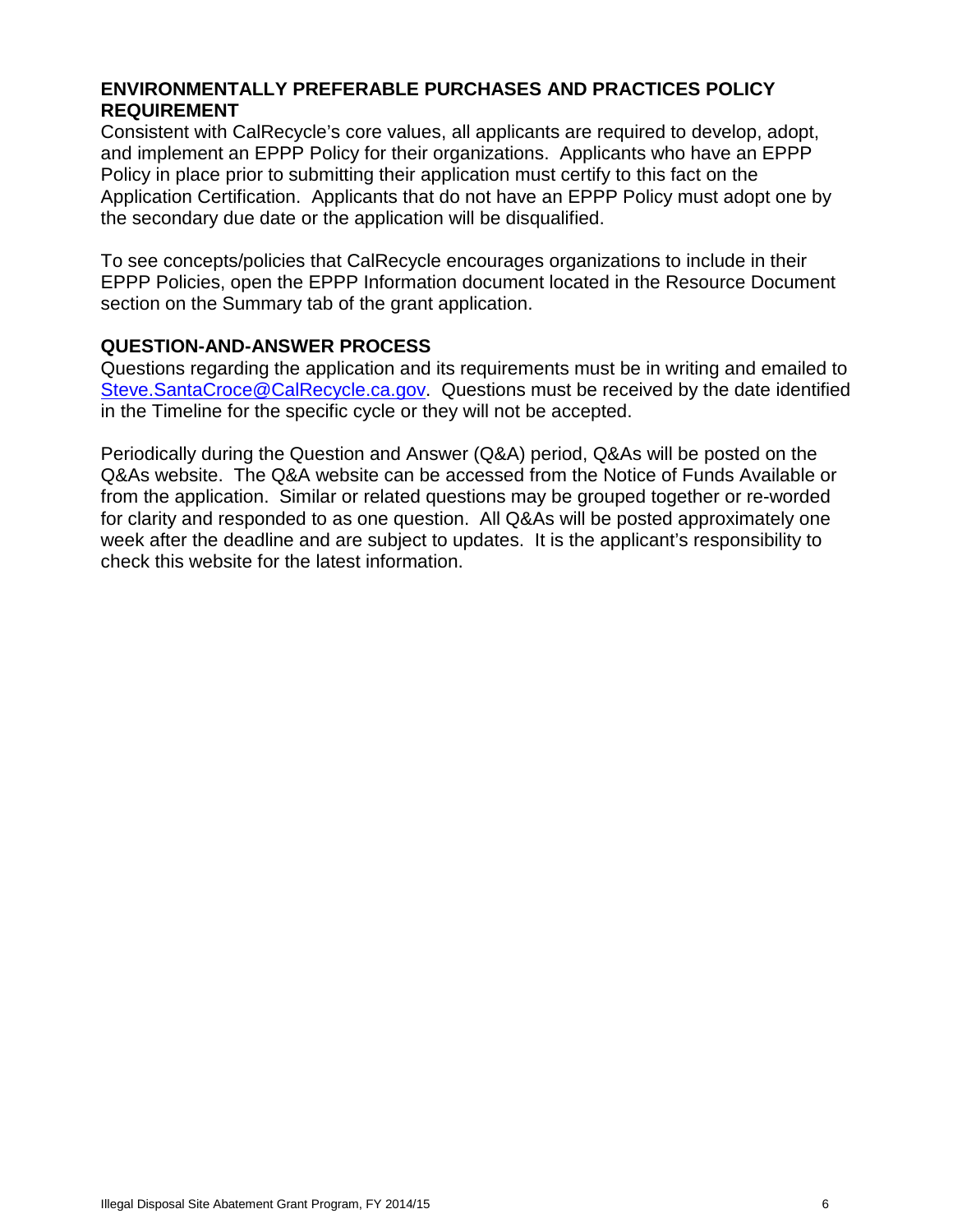# **APPLICATION INSTRUCTIONS**

# <span id="page-6-1"></span><span id="page-6-0"></span>**APPLICATION ACCESS**

The application is available in CalRecycle's web-based Grants Management System (GMS). Access to GMS is secure; therefore you must have a CalRecycle WebPass in order to log into the system. Applicants who have not previously obtained a CalRecycle WebPass can create an account at the [CalRecycle WebPass](https://secure.calrecycle.ca.gov/WebPass/) site (https://secure.calrecycle.ca.gov/WebPass/)

#### When you are ready to start an application, log into **GMS**

[\(https://secure.calrecycle.ca.gov/Grants\),](https://secure.calrecycle.ca.gov/Grants) select "Grant Application Search" on the left. Open grant cycles are displayed in a table. Find Illegal Disposal Site Abatement Grant Program, and select "Apply." The application opens to the Summary tab.

# <span id="page-6-2"></span>**APPLICATION CONTENTS AND INSTRUCTIONS**

The components of the application are divided into tabs. To fill out an application, click on each tab and complete the sections in each tab as required. General directions are on the top of each tab and detailed information about the requirements for each tab is listed below.

### **Summary Tab**

This tab provides a summary of the application, due dates, resource documents and links, application documents, and the Application Submission section. It is the applicant's responsibility to ensure that all required documents, based on the individual grant application/project, are submitted by the appropriate due date.

### **Applicant/Participant Tab**

The applicant name is the legal name of the jurisdiction/organization that is legally responsible for grant administration, if awarded.

- Select the Add Applicant/Participant button and type in the Applicant Name and County.
- Search the table for the correct applicant name and select Add Applicant/Participant.
- Choose the Lead Participant radial button. Every application must have a Lead Participant even if it is an individual application with no participating jurisdictions.
- If it is not listed, click on Add New Applicant/Participant. Complete the items marked with a red asterisk and save the information.
- Enter the applicant/participant name as it appears on the Resolution or Letter of Commitment. Do not include the department or unit name.
- County names must be listed with the name first followed by the word "County," e.g., "Sacramento County."
- City names must be listed as "City of" followed by the city's name, e.g., "City of Sacramento."

For a list of eligible applicants, please see the Grant Cycle Overview section titled "*Eligible Applicants*."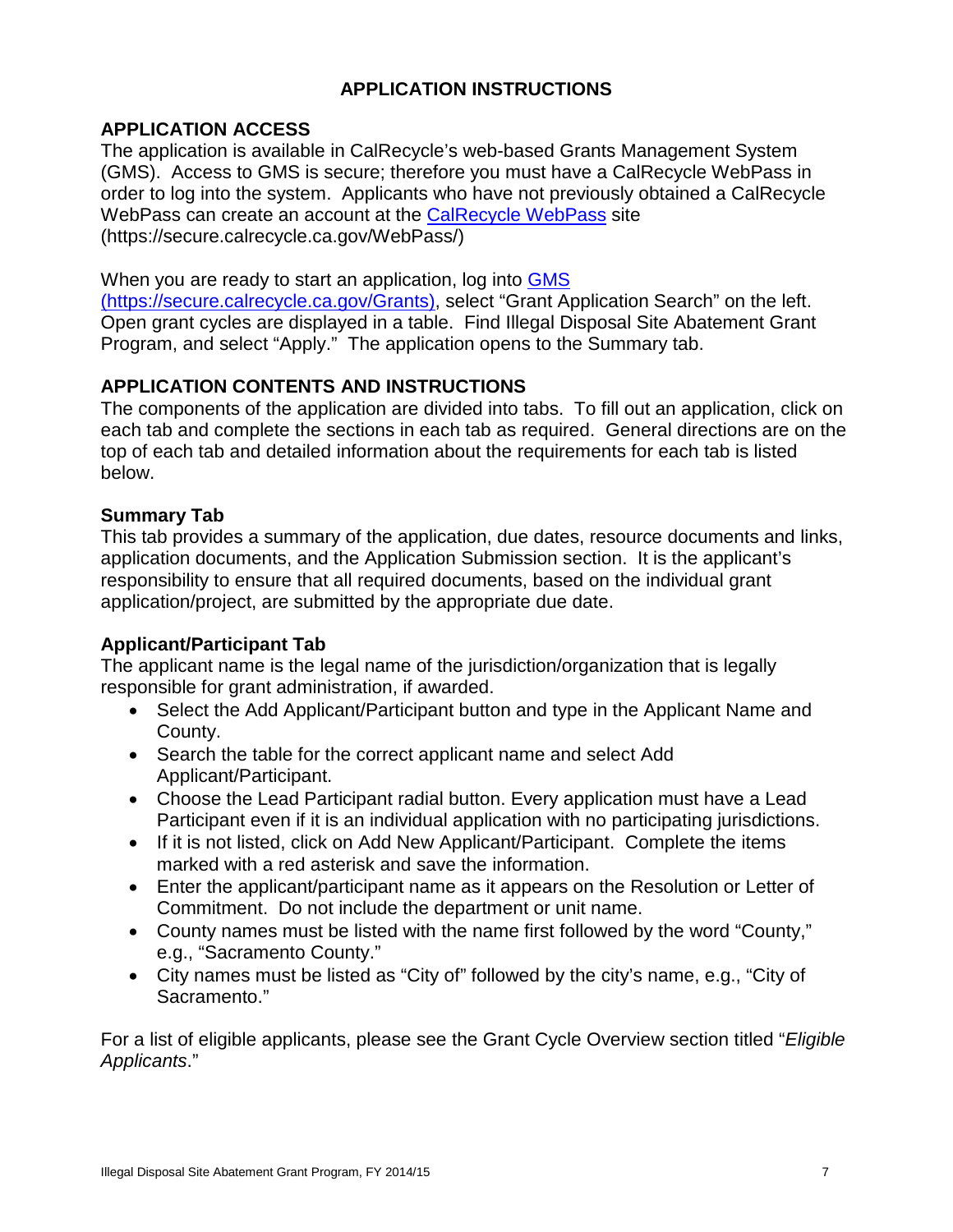# **Detail Tab**

Complete this tab as follows:

- Enter a dollar amount in the Grant Funds Requested field. Do not exceed the maximum grant award amount of \$500,000. Please round all amounts to the nearest whole dollar.
- **Matching Funds are not required for this grant**. Skip the Matching Funds field.
- Enter the Assembly Districts and Senate Districts. To select more than one district hold the "Ctrl" key while selecting the numbers.
- Enter the applicant's department name, e.g. "General Services." If the applicant does not have a department the applicant's name may be entered.
- Enter the grant payment mailing address.
- Project Summary/Statement of Use: Provide a brief description of the project in 3-5 sentences.
- Select the appropriate option for the Resolution or Letter of Commitment Requirement and optional Letter of Designation.
- Select the appropriate option for the Environmentally Preferable Purchasing and Practices Policy.

# **Contacts Tab**

The application is required to have only one Primary Contact and at least one Signature Authority. Each contact entered into the application may be granted access by checking the box on the bottom of the contact's detail screen. The contact will be able to log into GMS using his/her own CalRecycle WebPass and access the application.

- **Primary Contact**. One person who has been authorized by the Signature Authority/Designee to manage and oversee the grant. This person will be the first contact with whom the grant manager will communicate.
- **Signature Authority**. The person(s) authorized to sign CalRecycle documents, such as grant applications, grant agreements, etc., as authorized by a board/council-adopted Resolution, Letter of Designation, or Letter of Commitment (if applicable).
- Secondary Contact. A person authorized (by the Primary Contact or Signature Authority/Designee) as the alternate person with whom the grant manager will communicate. (Not required)
- Consultant. A professional who provides advice in a particular area of expertise. If the applicant is awarded a grant, the consultants may manage the grant or only conduct specific activities, based on a written agreement between the applicant and the consultant outlining work to be performed. (Not required)

# **Budget Tab**

Select the applicable budget category and enter a dollar amount and budget detail information as listed below. The Total must equal the Grant Funds Requested amount shown on the Detail tab.

- Clean-Up/Removal
- Construction/Application
- Disposal
- Planning/Design/Development/Fabrication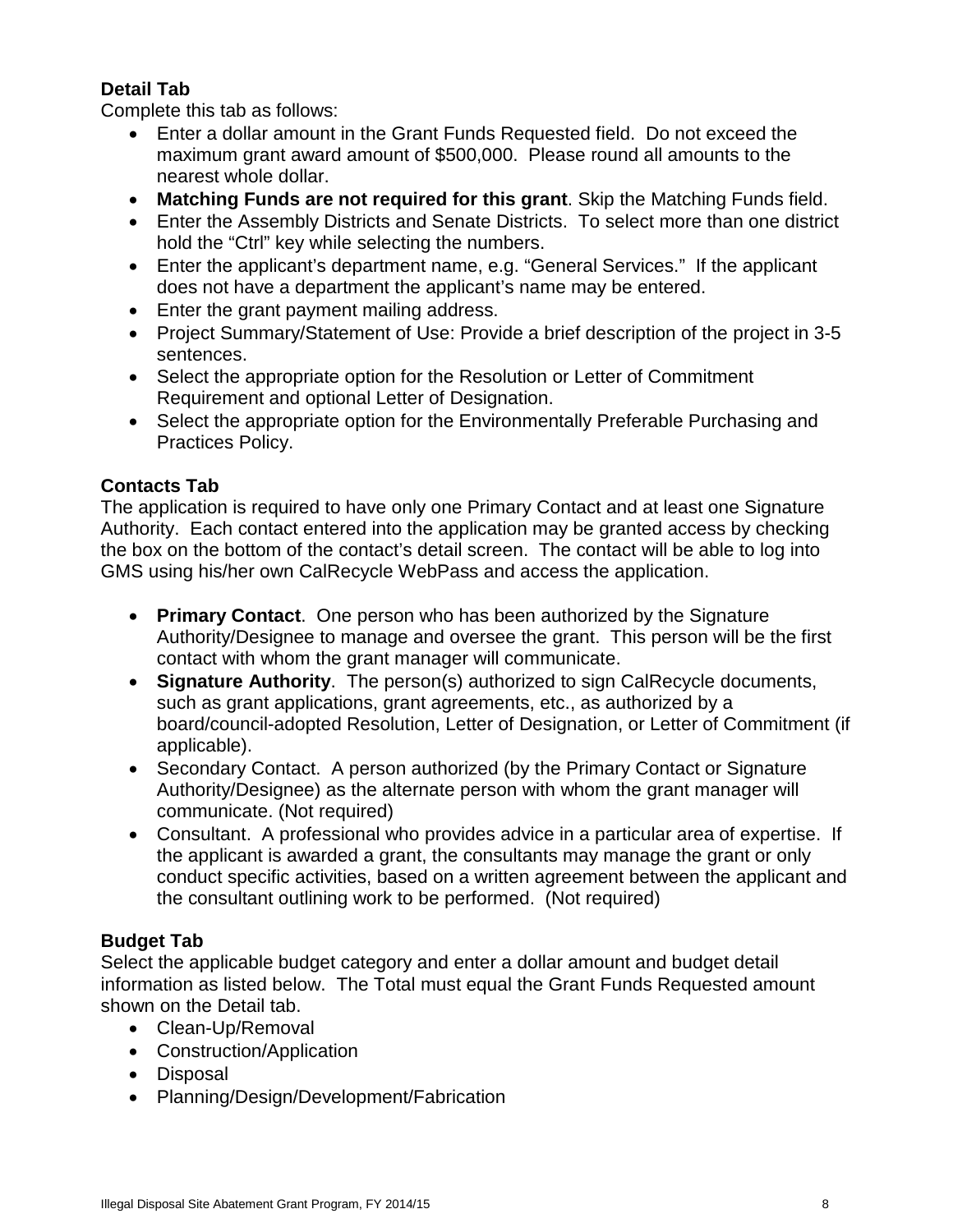### **Site(s) Tab**

Add an entry for each grant site. Enter a site name, choose a site type from the drop down menu, and enter a county.

### **Documents Tab**

See the Application Documents section for documents that must be uploaded in the Documents tab. When uploading a document, enter a document title, select the appropriate document type from the drop down list, and enter the **date that it was executed/signed**, if applicable, or select "today's date."

After all the application documents are uploaded, return to the **Summary tab** and print the **Application Certification** from the **Application Submission** section. The applicant must obtain a signature from the authorized Signature Authority, scan the document, upload it, and retain the original hard copy document.

#### <span id="page-8-0"></span>**APPLICATION SUBMITTAL and DEADLINE**

The **Submit Application** button will be enabled after all required documents have been uploaded. Click the **Submit Application** button and then the application status will change to **Submitted**. The application can only be submitted once, however you will be able to upload documents until the secondary due date.

Applications must be submitted no later than 11:59 p.m. on the due date identified in the Timeline for the specific cycle. Customer service will be available until 4:00 p.m. on the application due date.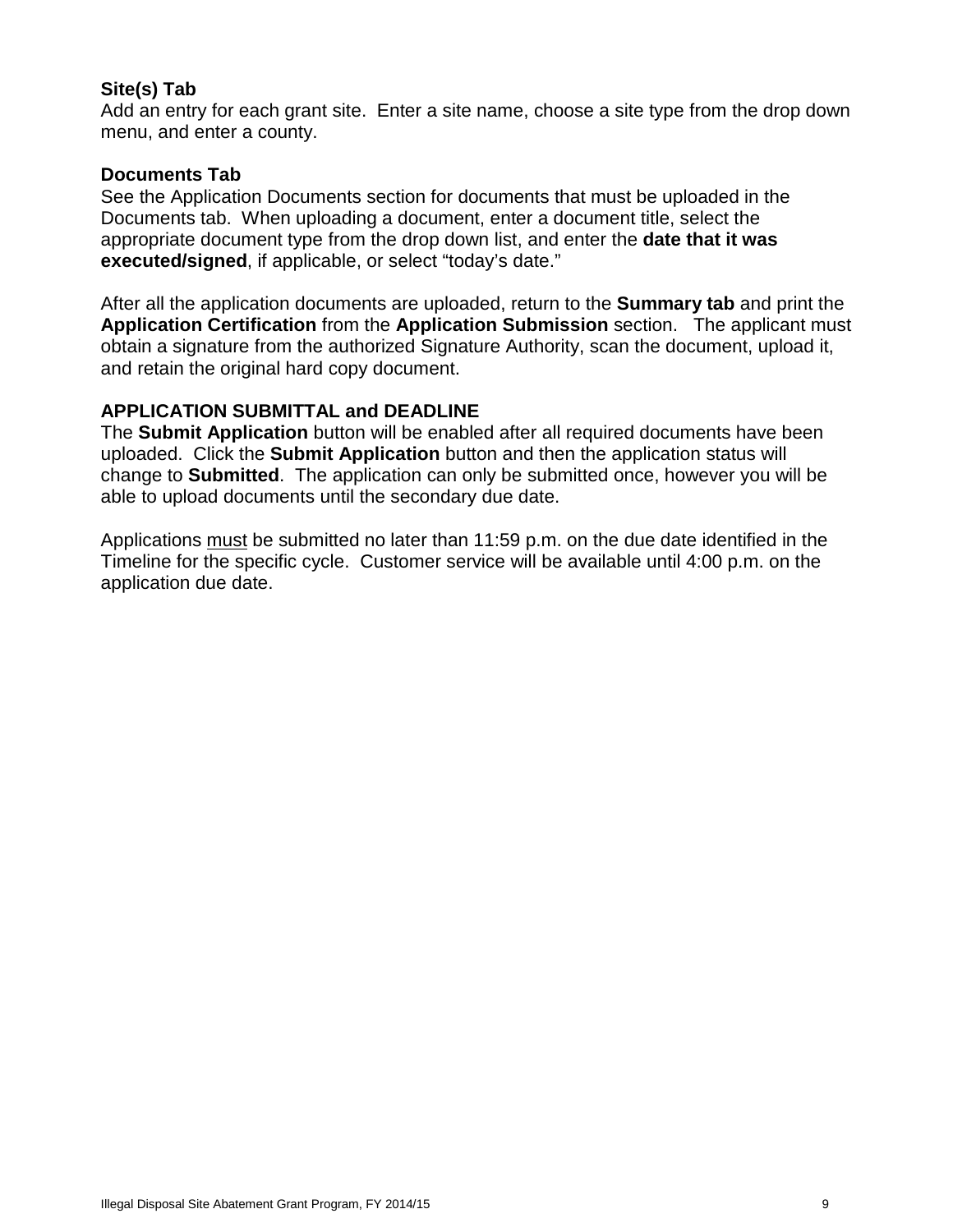# **APPLICATION DOCUMENTS**

# <span id="page-9-1"></span><span id="page-9-0"></span>**CALRECYCLE DOCUMENTS**

You can locate the CalRecycle documents on the Summary tab, in the Application Documents section. To access the document, click on the link, open it up, fill it out, save it to your computer, and then upload it to the Documents tab. Below is a list of the documents.

#### **Narrative Proposal**

The Narrative Proposal is a required application document and it is used to describe the detail of your proposed project. Applicants must score a minimum of 70 points out of 100 to be considered for funding. For a point breakdown, see the approved *Scoring Criteria for Solid Waste Disposal and Co-disposal Site Cleanup Grant Program, FY 2014/15*. This document can be located on the Summary tab, in the Resources Document section.

#### **Site Characterization**

This is a required application document. Complete one document for each site proposed for cleanup under the application. Provide CalRecycle Solid Waste Information System (SWIS) number (if applicable), location, parcel numbers, and acreage. Describe the method of disposal, types and estimated quantity of waste to be disposed, period of operation and owners/operators. Topography, proximity to populated areas, environmentally sensitive areas, and other important information should also be included. Attach a copy of the grant deed with legal description of the property on which the site is located. Attach site investigation reports and regulatory inspections, investigations, and enforcement orders. All relevant information is required for each site proposed for cleanup and for which grant funds are requested.

The information in the Site Characterization document and the accompanying information should:

- Summarize actions taken to characterize/cleanup site prior to submittal of application (e.g., site investigation reports, regulatory inspections, investigations, enforcement orders, etc.).
- Provide evidence that sites pose a significant risk to public health and safety and/or the environment.
- Provide sufficient detail to substantiate that remedial actions proposed for funding are eligible work as defined in the program regulations.
- Provide documentation that responsible parties cannot be identified or located, are unable to pay for timely and proper remediation, or are unwilling to pay for timely and proper remediation.

### <span id="page-9-2"></span>**Environmentally Preferable Purchasing and Practices Policy Notification**

If you checked the **No** button on the Detail tab of your application, your organization must adopt an EPPP Policy and upload the EPPP Notification by the secondary due date or the application will be disqualified. **Do not upload a copy of your policy.**

### <span id="page-9-3"></span>**APPLICANT'S DOCUMENTS**

Below is a list of documents that the applicant is responsible for obtaining and uploading to their application.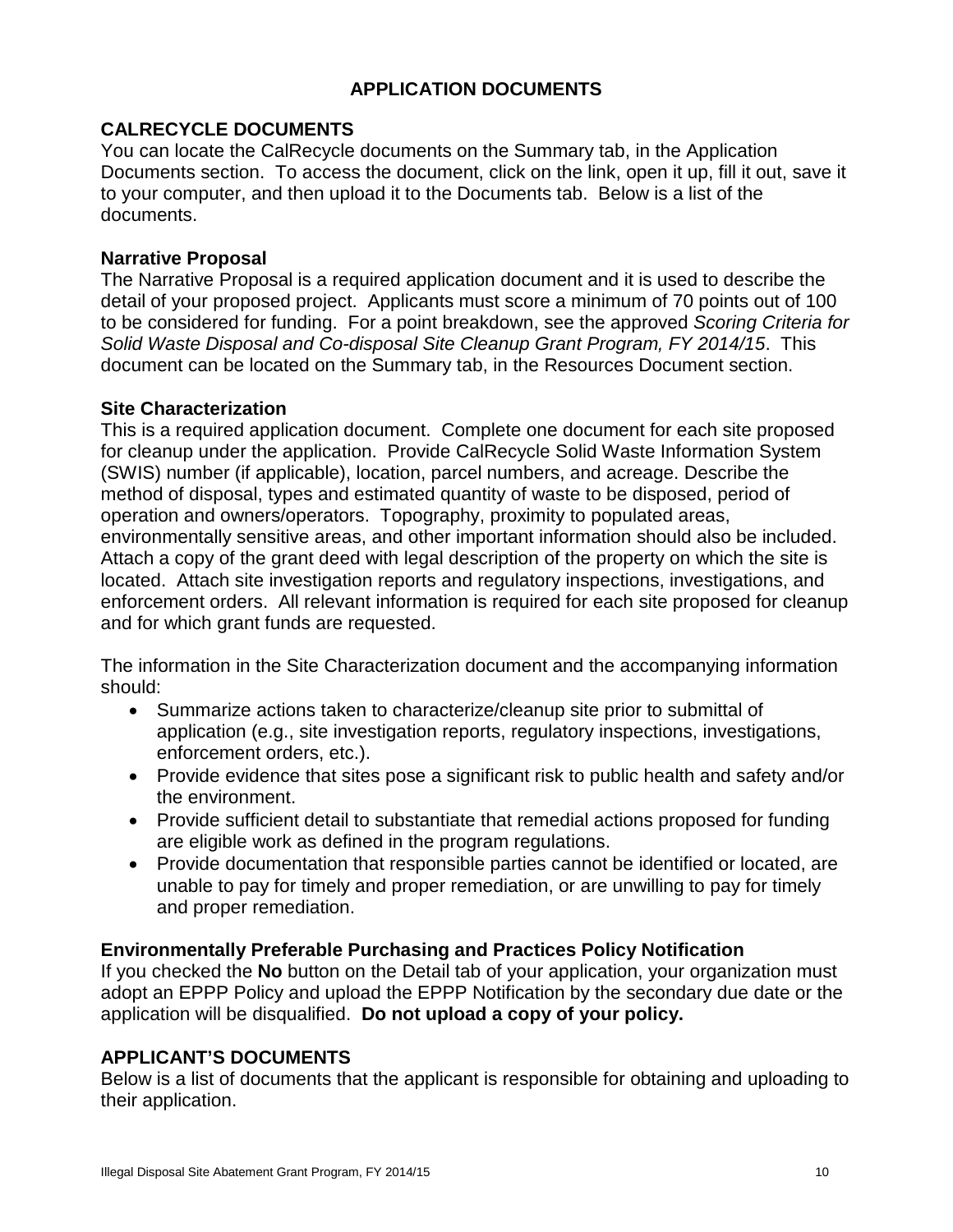# **Work Plan**

Create your own Work Plan document and included a specific list of all procedures or tasks necessary to complete the project. Include major work items, field supervision, health and safety requirements, testing bonds, permits, etc. Each task must be itemized separately and listed as specifically eligible or ineligible for grant funds.

For small and simple projects, such as the remediation of illegal dumping sites, the attached simplified work plan can be used to list all the proposed work.

For more complicated and engineering types of projects, the proposed Work Plan must be prepared under the supervision of a registered civil engineer or other persons appropriately experienced and qualified, and it should contain the major elements of the proposed remediation. Include in the Work Plan each site proposed for cleanup. Examples of Work Plan elements include, but are not limited to:

- 1. Site description and history. Discuss prior site/land uses, ownership, and previous site investigations and characterizations.
- 2. Proposed project goals and objectives, and proposed remediation. Also indicate if a Remediation Action Plan to evaluate remedial alternatives was prepared and approved for the site.
- 3. Include a discussion of all the required regulatory agency approvals and permits and the status of these approvals and permits.
- 4. Site Access. Indicate the owner/responsible party has granted access to the site for remediation. Upload a copy of the consent form, signed by the owner/responsible party, granting access to the site for the purpose of remediation. If the owner/responsible party has not granted site access at time of application for grant funds, outline measures to be taken by the Applicant to obtain site access.
- 5. Mobilization/logistical preparation.
- 6. Health and safety requirements.
- 7. Quantity estimates by site (e.g. tires, solid waste for disposal, metals for recycling, fencing, revegetation, earthwork, etc.).
- 8. Excavation, sorting, loading and halting of solid waste to disposal or recycling facilities.
- 9. Sampling and testing to verify clean closure.
- 10.Construction management/inspection.
- 11.Work to be performed by participating organizations (e.g., County Vehicle Abatement Program, County Hazardous Materials Teams, etc.).
- 12.A project schedule from award of grant funds to project completion prior to the expiration of the Grant Term. The schedule should include major elements of the Work Plan, including obtaining necessary contracts, final inspection, and preparation of final project documents.
- 13.Documentation that he project complies with the California Environmental Quality Act (CEQA). This requires a properly executed Notice of Exemption, Negative Declaration, or Environmental Impact Report.

# **Budget**

Create your own Budget document and include total anticipated project costs broken down by each task outlined in the Work Plan and identify eligible and ineligible project costs. Include a list of funding sources required to complete the project. Show the value of the applicant's initiatives to achieve project cost savings through volunteer labor/equipment, inkind services, reduced or waived tipping fees, and other savings. Be sure to identify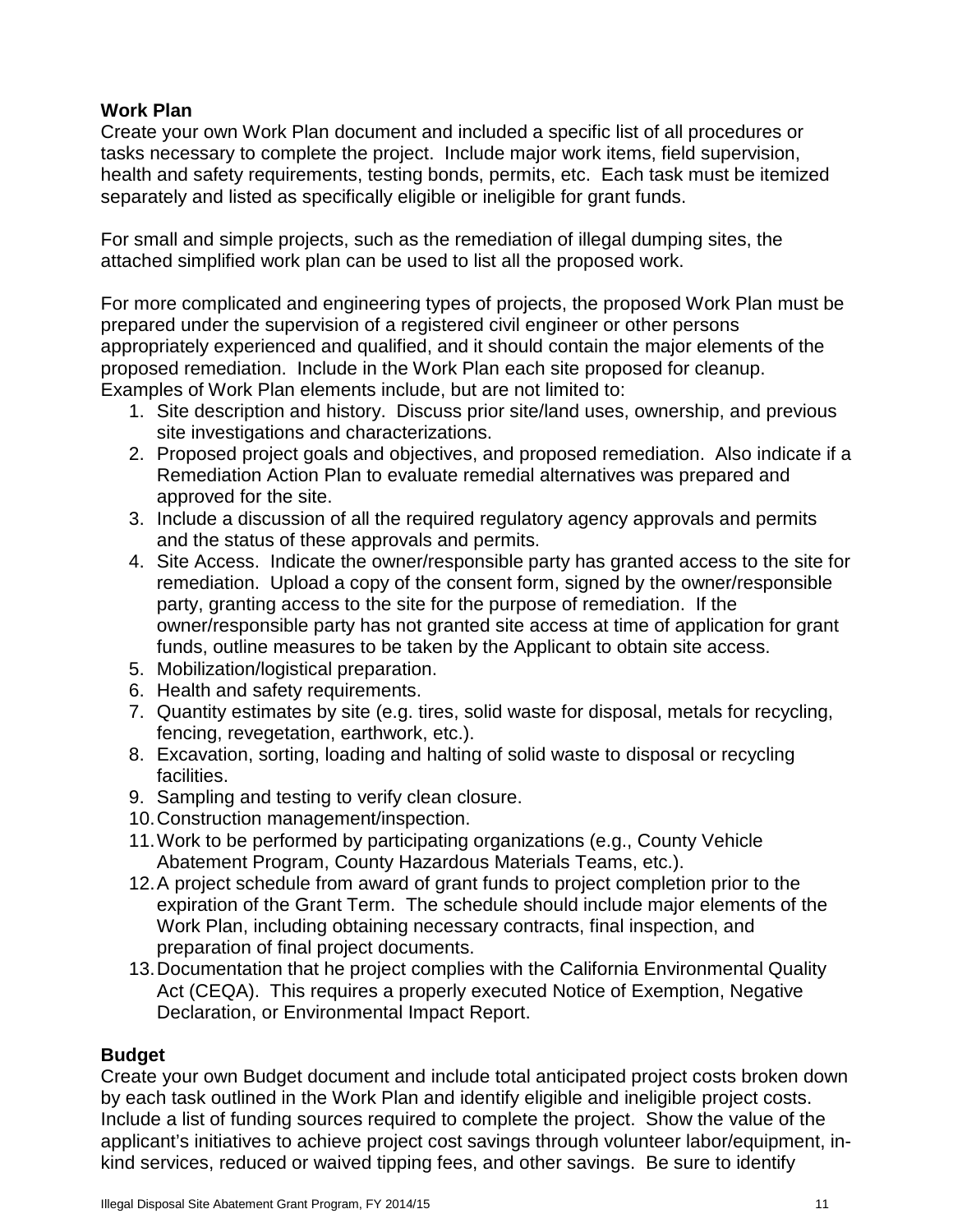separately the costs for which grant funds are requested and any participating costs by the applicant and/or others.

For each itemized task, show the estimated cost for labor, equipment, materials, contracts, consultants, and other costs (e.g., donated resources), Itemize work that is not eligible for grant funds. Include the cost of all activities directly related to implementing and completing the project, using the following guidelines.

Indirect costs of local government/state/federal entities and agencies (e.g., administrators, clerical, attorneys, local enforcement agency representatives, etc.) are generally ineligible costs and should not be included in the cost estimate unless supporting justification is attached to the application. In no case shall indirect costs exceed ten percent of the total grant amount.

If an applicant proposes to utilize its own resources for the site cleanup activities and to be reimbursed with grant funds, allowable costs shall be determined in accordance with procedures in *State Department of Transportation Standard Specifications* Section 9-1.03, Force Account Payment, except that overhead and profit markups to direct cost of labor, materials, equipment or subcontractors will not be allowed; or the applicant shall submit its proposed costs along with any justification for review and approval and personnel rate breakdown (i.e. actual salaries, benefits, overheads, etc.) must be provided.

The evaluation of this section will be based on the following:

- The documentation that the project is cost effective and maximizes the use of available funds through cost savings, such as use of volunteer labor, in-kind services, and recycling options;
- Detail that expenses are reasonable with all work plan tasks itemized in the budget; and
- The applicant's ability to adequately remediate the site with available funds including in-kind service match.

### **Additional Scoring Documents**

You may upload additional scoring documents needed for your application. These types of documents may include reports, investigations, drawings, specifications, and other material. The maximum file size is 35MB. If your document is larger than 35MB, it can be mailed. Mailed documents should be on 8-1/2" by 11" 100% recycled content paper, double sided. Furnish any engineering drawings preferably on 11" by 17" paper, but not on paper larger than 24" by 36".

### <span id="page-11-0"></span>**Resolution**

Any applicant that is subject to a governing body must upload a Resolution that authorizes specific grant-related matters. A copy of the authorizing Resolution is a required application document that must be uploaded no later than the secondary due date or the application will be deemed incomplete and will be disqualified. Resolution requirements vary for individual and regional lead applications. For examples of these documents, please see the **Resolution and Letter Examples** link found on the **Summary tab** under **Resource Links for examples**.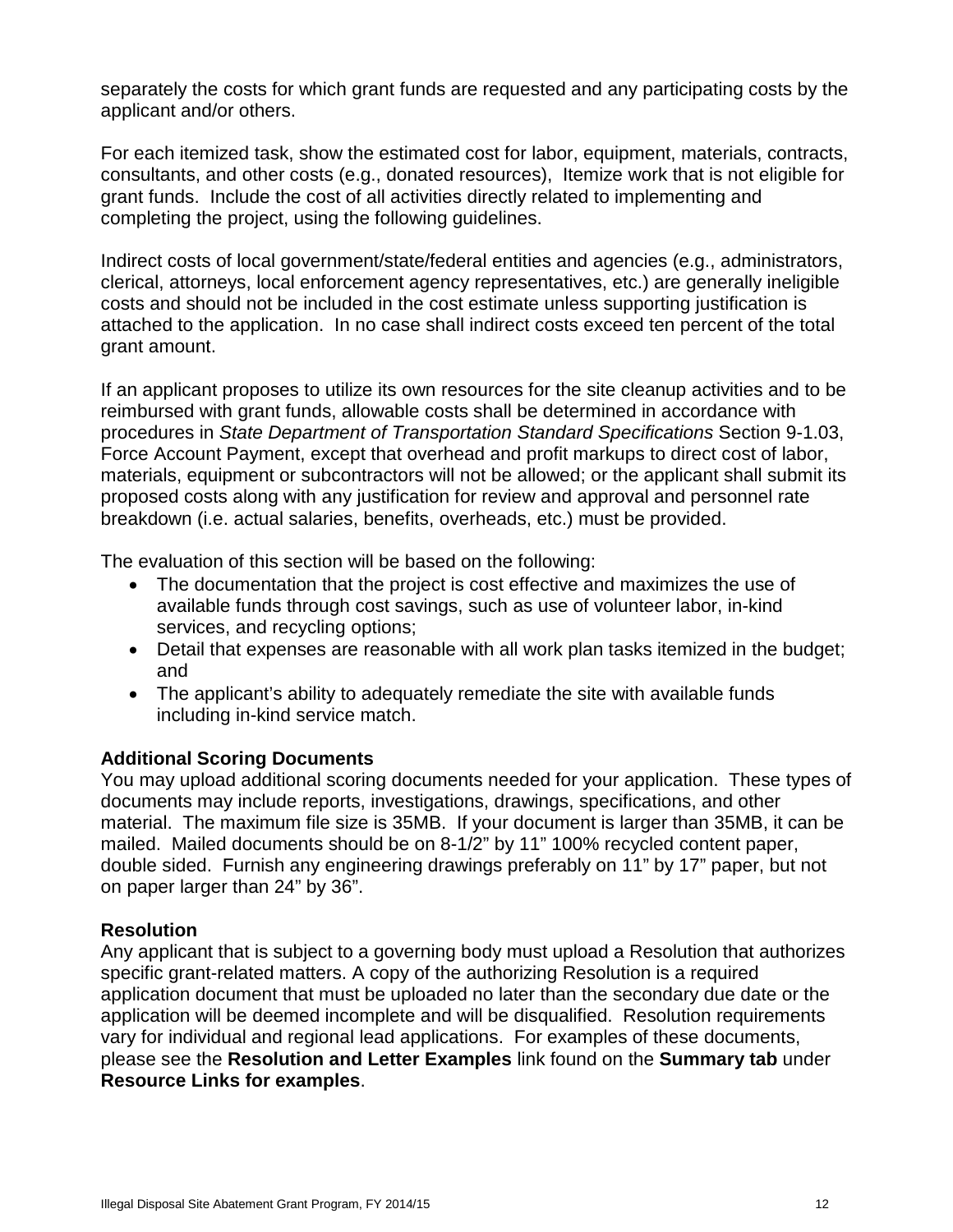Individual Application Requirements:

- 1. The Resolution must authorize submittal of an application for one or more specifically named CalRecycle grant(s) or for all CalRecycle grants for which the applicant is eligible.
- 2. The Resolution must identify the period of time, up to five years, during which the authorizations are valid. Five years is encouraged; however, periods of less than five years are acceptable. If a Resolution submitted to CalRecycle does not specifically identify a period of time, it will be considered valid for one year from the date of adoption.
- 3. The Resolution must identify the job title of the person authorized to sign all grantrelated documents necessary to implement and close-out the grant(s) (Signature Authority).

*(Optional but encouraged)* The Resolution should authorize the Signature Authority to delegate his/her signature authority to another person identified by job title. The Signature Authority must sign a Letter of Designation prior to the Designee's exercise of his/her authority.

# <span id="page-12-0"></span>**Letter of Commitment**

Applicants that are not subject to a governing body must upload a Letter of Commitment no later than the secondary due date or the application will be deemed incomplete and will be disqualified. The letter with the original signature must be maintained in the applicant/grantee grant file. See the **Resolution and Letter Examples** link found on the **Summary tab** under **Resource Links** for examples. This letter must:

- Authorize submittal of the Illegal Disposal Site Abatement Grant Program application on behalf of applicant.
- Designate the job title of the person authorized to execute all grant documents necessary to secure grant funds and implement the approved grant project (Signature Authority).
- Authorize the Signature Authority to delegate this authority (*not required but encouraged*).

# <span id="page-12-1"></span>**Letter of Designation**

A Letter of Designation is required ONLY when the authorized Signature Authority delegates his/her authority to another person. First, the approved Resolution must indicate the Signature Authority's ability to delegate or designate his/her authority. Second, the letter must be uploaded prior to the Designee's exercise of his/her authority. For example, if the Designee signs the Application Certification in place of the Signature Authority, the letter must be uploaded when the Application Certification is submitted. See the **Resolution and Letter Examples** link found on the **Summary tab** under **Resource Links** for examples. The letter must:

- Be on the applicant's letterhead.
- Identify the job title of the Designee.
- Identify the scope of the Designee's authority.
- Identify the period during which the Designee may exercise the authority. The Designee's authority may not extend beyond the effective date of the approved Resolution (for example, if the Resolution is effective until December 31, 2014, then the Letter of Designation may not be effective beyond December 31, 2014). If a time period is not identified then the letter will follow the same time frame as the Resolution.
- It must be signed by the Signature Authority.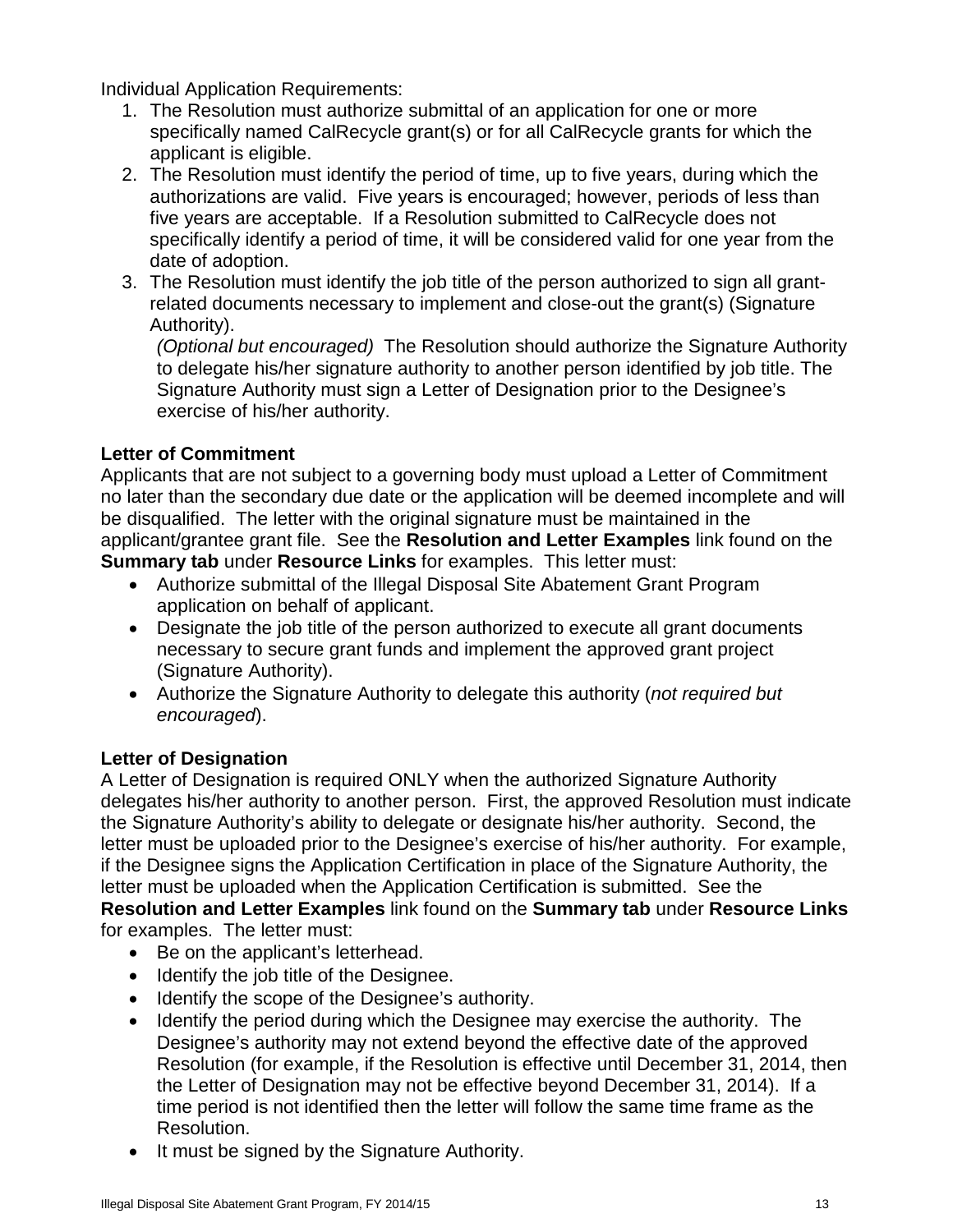### **GRANT REVIEW AND AWARD PROCESS**

### <span id="page-13-1"></span><span id="page-13-0"></span>**GRANT APPLICATION REVIEW PROCESS**

After the close of the application period, CalRecycle staff will review the applications for completeness and eligibility. Only complete applications can be considered for award. Grant applications will be evaluated and scored by a CalRecycle review panel based on the approved *Scoring Criteria for Solid Waste Disposal and Co-disposal Site Cleanup Grant Program, FY 2014/15*. This document is located on the Summary tab, in the Resources Document section.

All eligible proposals will be ranked according to the total number of points received. An application may receive a maximum of 100 possible points, with a 70-point minimum score required to be considered eligible for funding under the program. Concise applications with strong detail and justification will be given maximum points. Applications that are concise and include strong detail and justification have a better chance of receiving maximum points compared to applications lacking detail and justification. Applications receiving a passing score in each cycle will be recommended for funding. Grant recommendations will be in rank order according to applicant's score (highest passing score to lowest passing score) until funds are exhausted. When eligible grant requests among applicants with tie scores exceed funding availability, the tie shall be brought forward to the Director, or his or her designee, at the time the awards are considered. The Director, or his or her designee, shall make the determination on tie scores, as to which applicant, if any, shall receive an award or portion of an award, in a manner that is both fair and equitable.

### <span id="page-13-2"></span>**GRANT AWARD PROCESS**

For qualifying applications, CalRecycle staff will develop funding recommendations for the consideration and approval of CalRecycle's Director, or her designee. See the Timeline for Grants Award for the tentative date of a specific cycle. CalRecycle reserves the right to partially fund or fund individual phases of selected proposals, and CalRecycle may fund an amount less than requested. CalRecycle reserves the right to not award any grant funds under one or more cycles.

### <span id="page-13-3"></span>**GRANT AWARD CONDITIONS**

When awarded, this grant will be subject to two conditions:

- 1) The recommended grantee's Signature Authority (or where delegation is authorized), his/her Designee must sign and return the Grant Agreement to CalRecycle within 60 days from the date of mailing by CalRecycle.
- 2) The recommended grantee must a) pay all outstanding debts due CalRecycle, or b) bring current outstanding payments owed to CalRecycle within 60 days from the date CalRecycle conditionally awarded the grant.

### **Failure to comply with either requirement will void the grant award.**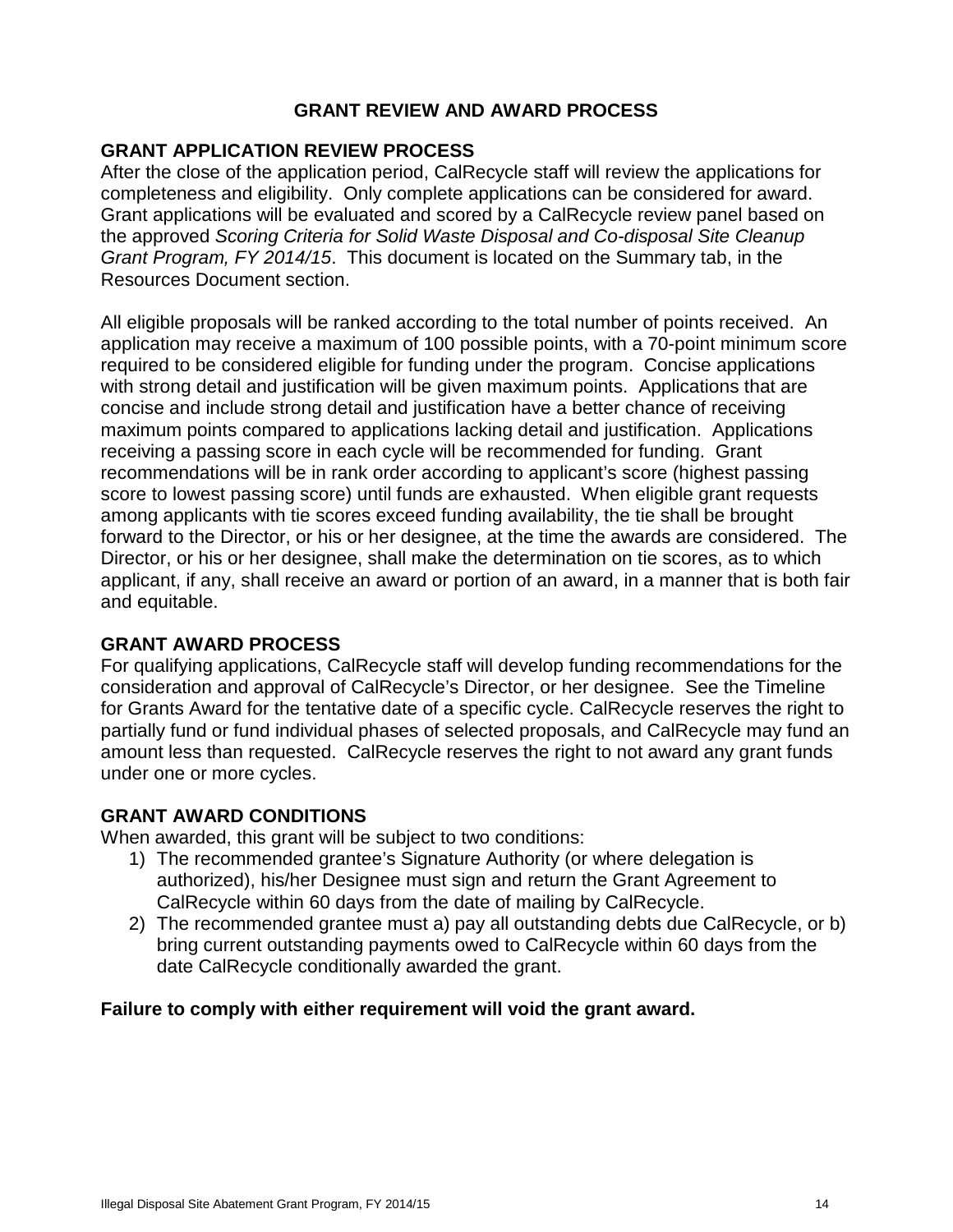# **GRANT PROGRAM ADMINISTRATION**

# <span id="page-14-1"></span><span id="page-14-0"></span>**GRANT AGREEMENT**

Following CalRecycle's conditional approval of the grant awards, grantees will be emailed the following:

- Award email.
- Grant Agreement Cover Sheet (CalRecycle 110).
- Exhibit A Terms and Conditions: contain CalRecycle standard legal requirements for Grants.
- Exhibit B Procedures and Requirements: contain specific requirements for administering this grant, including but not limited to project, reporting, and audit requirements.
- Exhibit C Grantee's approved application with revisions, if any, and any amendments.

# <span id="page-14-2"></span>**REPORTING PROCESS**

The Grant Manager may request a Progress Report at any time during the grant term. The Final Report is due on **June 30, 2017**. Detailed reporting information is included in the Procedures and Requirements - Exhibit B.

# <span id="page-14-3"></span>**PAYMENT REQUEST PROCESS**

Eligible costs are authorized for reimbursement upon the Grant Manager's approval of the Payment Request, and if required, the accompanying Progress/Final Progress Report. Payment Requests must include itemized documentation of claimed expenses (e.g., itemized receipts and proof of payment of invoices). Ten percent of each approved Payment Request amount will be retained by CalRecycle until the Grant Manager approves the Final Progress Report, the final Payment Request and all required supporting documentation. Failure to submit these final documents by the deadline specified in the Procedures and Requirements - Exhibit B or failure to receive the Grant Manager's approval of these documents may result in the nonpayment of otherwise eligible costs. Detailed payment information is included in the Procedures and Requirements - Exhibit B.

All payments are reimbursed in arrears and based on verified actual costs as well as compliance with the grant agreement. Only expenses identified in the budget will be reimbursed. Eligible costs are authorized for reimbursement upon the Grant Manager's approval of the Payment Request, and, the accompanying Progress/Final Report. Payment Requests must include itemized documentation of claimed expenses (e.g., itemized receipts and proof of payment of invoices).

Advance payments will not be authorized. Expenses incurred prior to the Notice to Proceed of the Grant Agreement and after the end of the Grant Performance Period (except for report preparation costs incurred during the Report Preparation Period) are not reimbursable. Ten percent of each approved Payment Request amount will be retained by CalRecycle until the Grant Manager approves the Final Report, the final Payment Request and all required supporting documentation. Failure to submit these final documents by the deadline specified in the Procedures and Requirements - Exhibit B or failure to receive the Grant Manager's approval of these documents by the date identified in the Timeline for the specific cycle may result in the nonpayment of otherwise eligible costs. Detailed payment information is included in the Procedures and Requirements - Exhibit B.